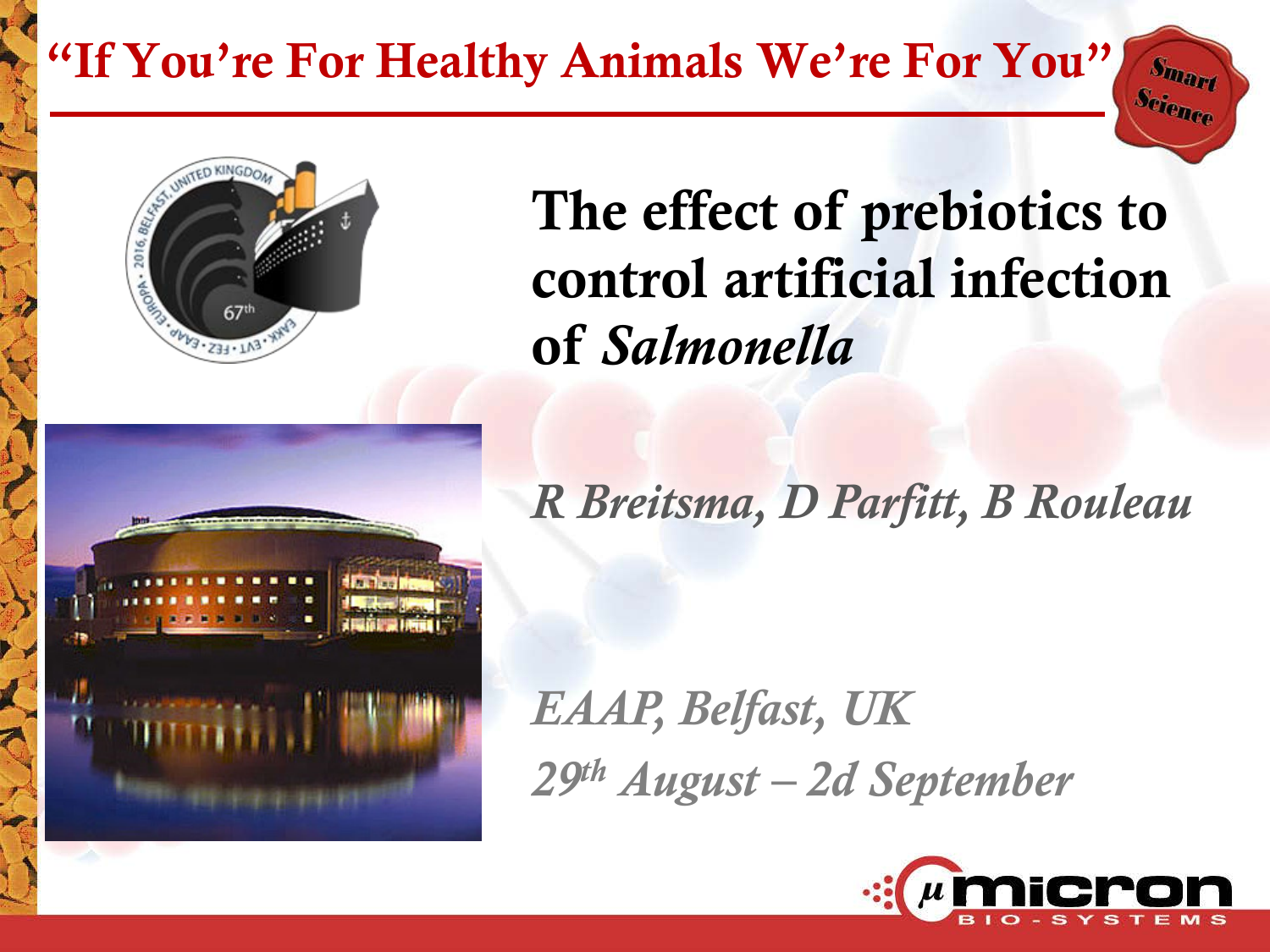# Challenges in animal production

- Major concerns in animal production:
- ensuring optimal animal health and welfare
- control of intestinal pathogens
- improvement of growth performance
- reduction of use of antibiotics



**STIMBER**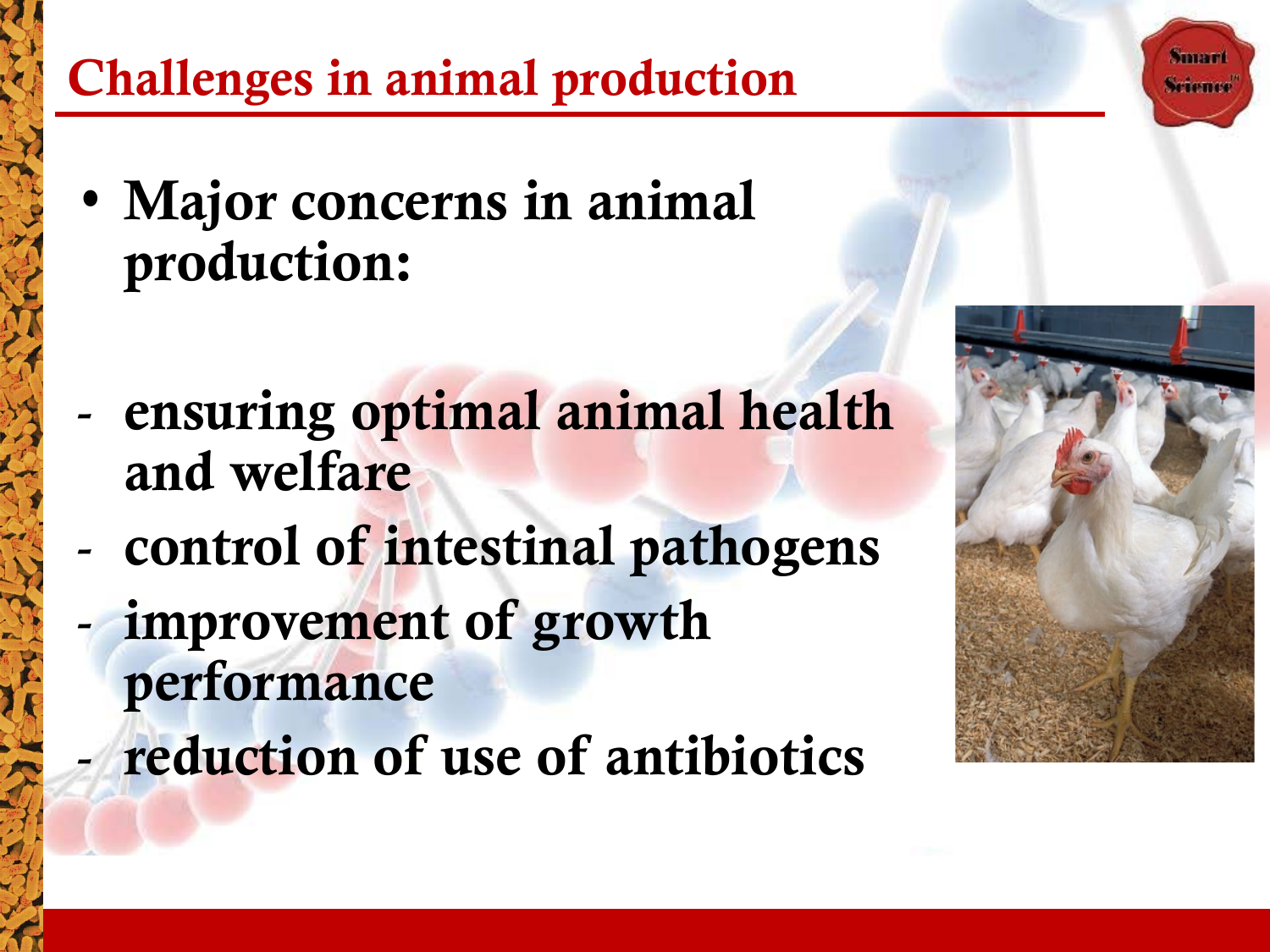#### **Microbiota**

• Animal health and performance is directly related to the complex balance of the microbial populations that inhabit the digestive system.

близов

Intestinal tract of new-borns is rapidly colonised by a complex microflora.

*1 day after hatching 108-1010 cfu/g digesta ileum&cecum 4 days of age Lactobacilli 25%, Salmonella 40% of total cecum population*

*25 days of age Lactobacilli and Bifidobacterium, 50%, Salmonella 20%*

*Amit-Romach et al., 2004, Apajalahti et al., 2004*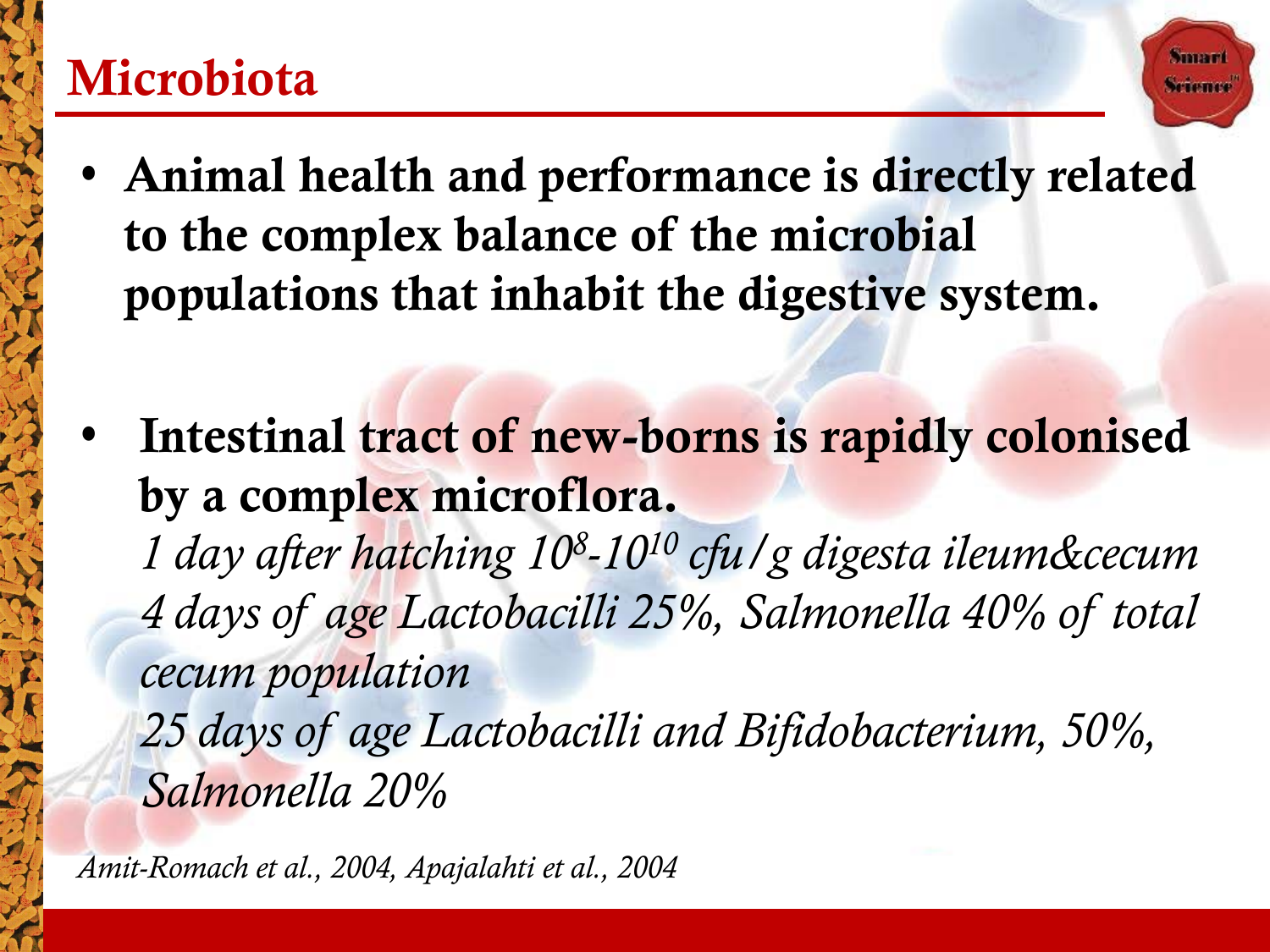- Maintain "colonization resistance": 1) Competitive exclusion 2) Immune modulation
- Stimulate development of digestive tract -enzymes

**STIMBER Scheme** 

- -digestive tract development
- -gut mucosal proliferation
- -vitamin synthesis -utilization of fermentation and endogenous products

*Lan et al., 2000, Gabriel el al., 2006, Revolledo et al., 2006*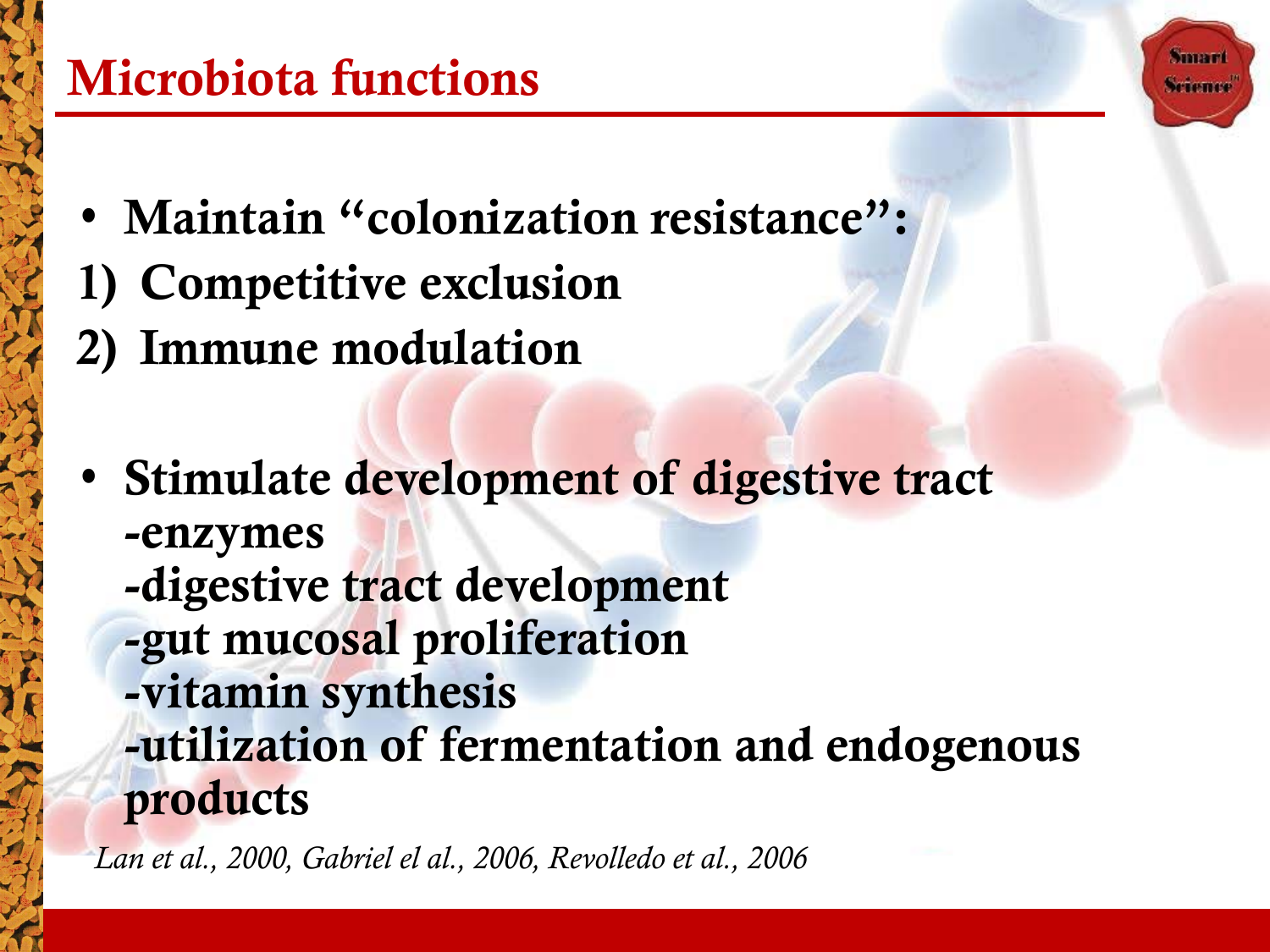#### Eubiosis

Balanced digestive tract microflora is a key driver in both production animals and particularly in young stock.

Bifidobacterium,

**Summar** Science

**Lactobacilli** 

Salmonella, E. coli, Clostridium..

In stress situations (diet change, heat, laying, virus infection) the balance might change*…(Chamber et al., 2011)*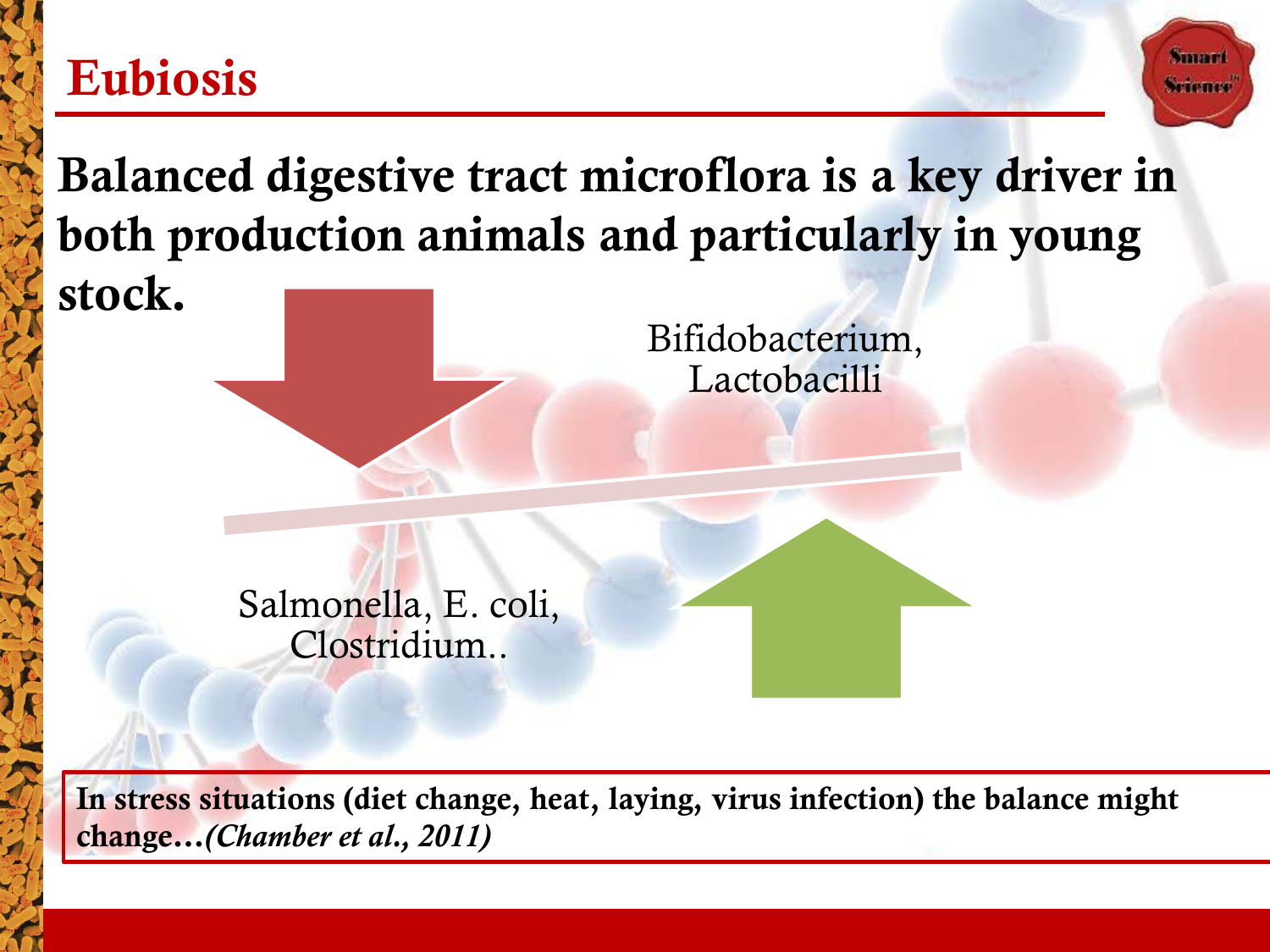The use of probiotics/prebiotics – major approach in modulating microflora

Prebiotics are typically materials that are not directly digested by the host animal but are stimulatory to beneficial population of bacteria present in the host.

Prebiotic examples: fructan and mannan oligosaccharides, ß-glucans



taması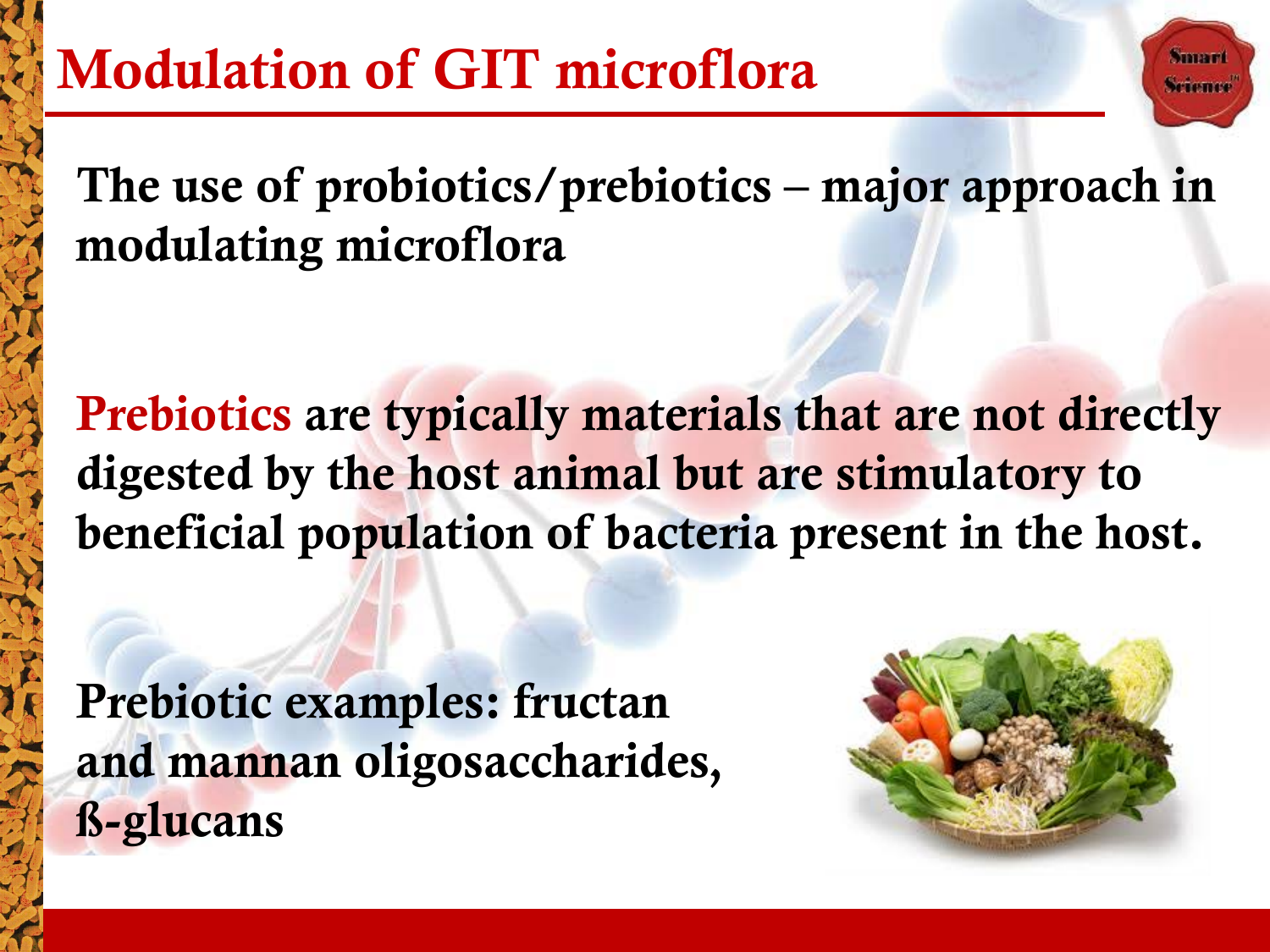### Mode of action of prebiotics

Smart **Science** 

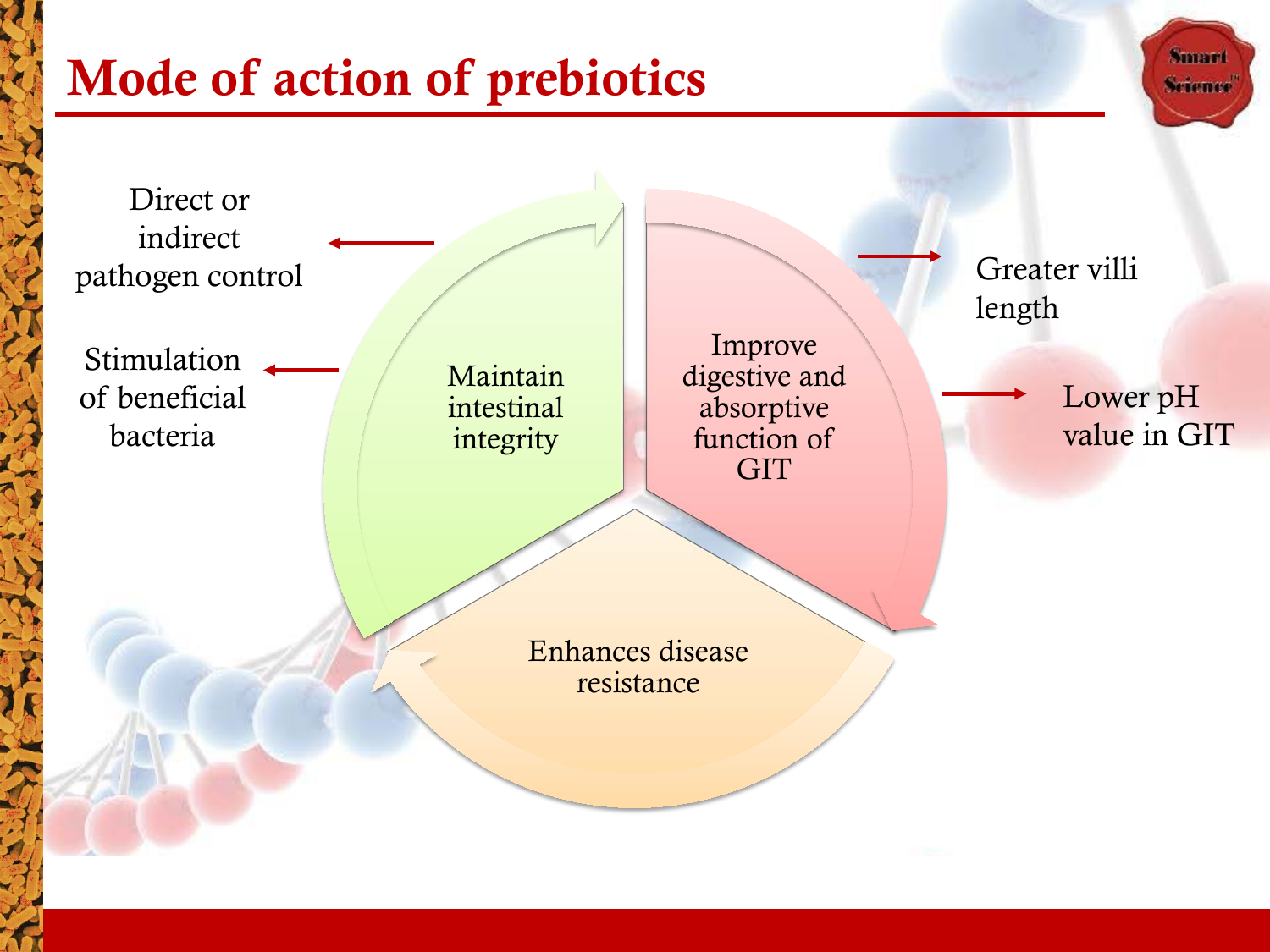# MOS: Direct pathogen control

Mannan-based oligosaccharides may occupy bacterial binding sites - prevents attachment of pathogens to the intestinal mucosal wall.

Sunam Science

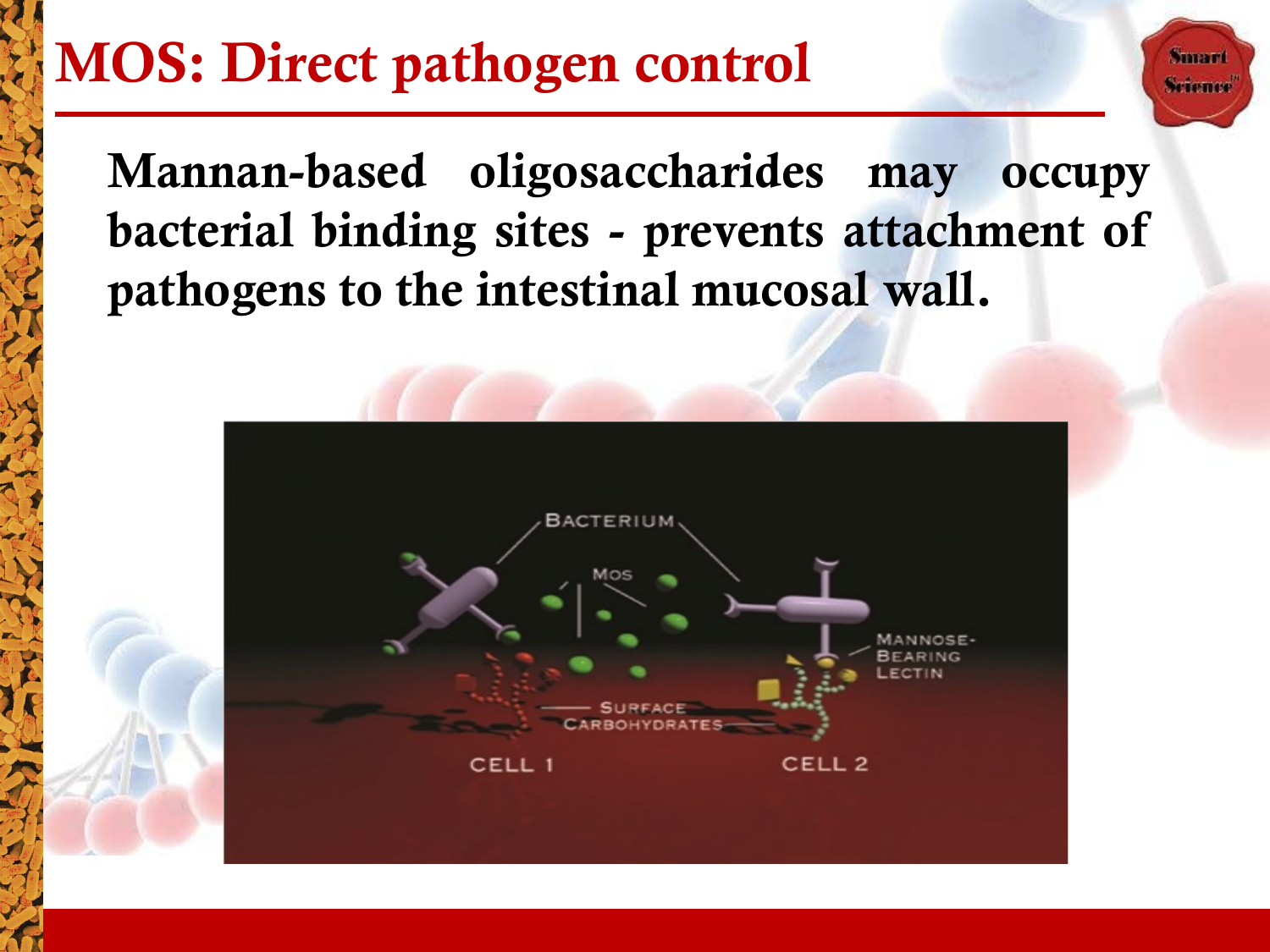# MOS – pathogen binding

Pathogens with fimbriae which are specific for mannose attach to mannose-containing cells in intestinal tract and cause its colonization.

itunan

- Pathogenic bacteria such as *Salmonella spp.*, *Escherichia coli*  and *Vibrio cholera* have mannose specific lectins on their cell surface.
- MOS provides a mannose-rich source for attachment which will adsorb bacteria that would otherwise attached to the gut wall.
	- Pathogens become bound to MOS and are washed out of the digestive system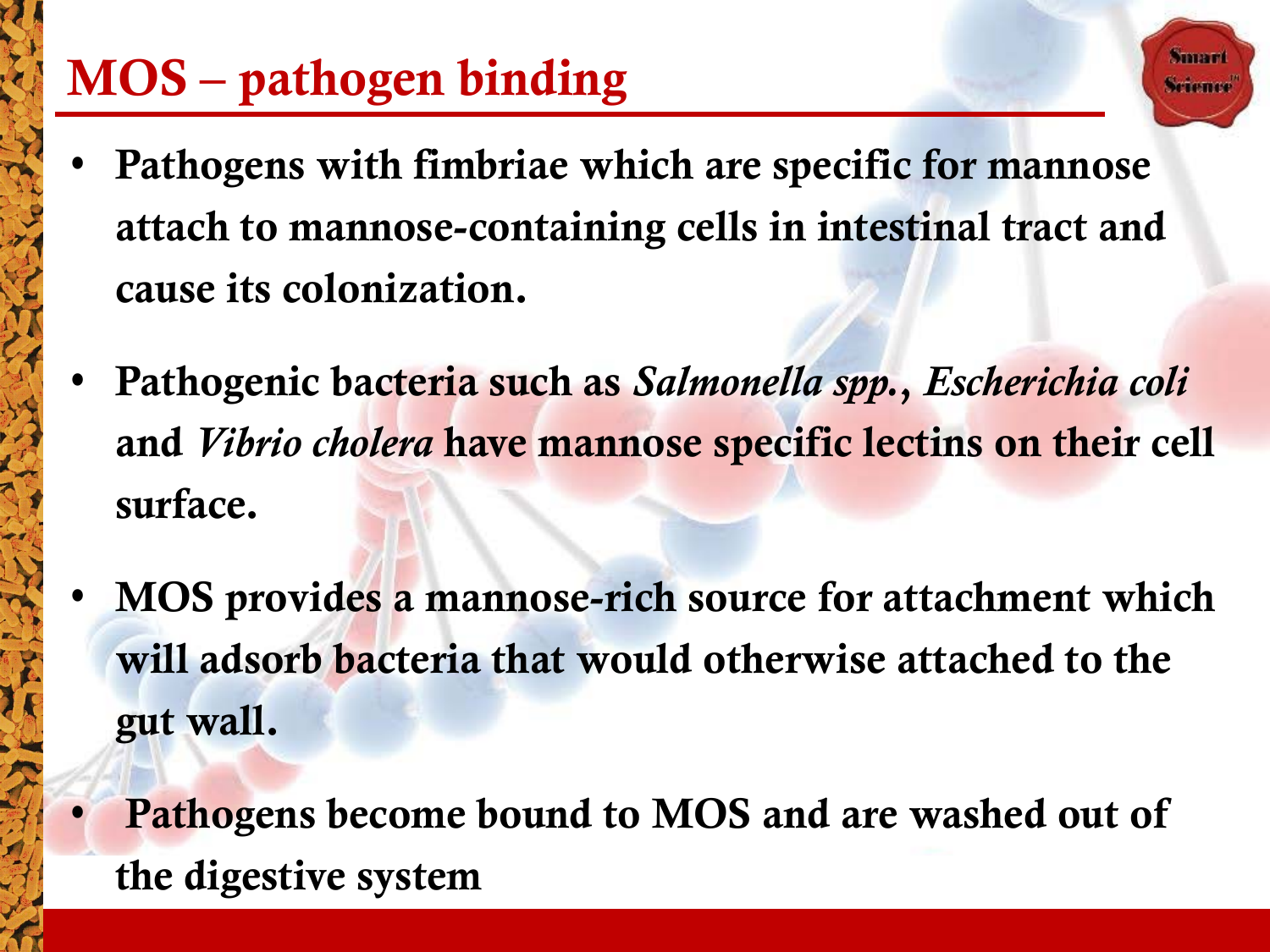### *Salmonella* challenge trial

### • Introduction:

- Non-typhoidal *Salmonella* represents a major cause of food poisoning in humans *(Chimalizeni et al. 2010)*
- The avian species have been frequently implicated as a source of salmonellosis *(Revolledo et al., 2006)*
- Economic losses associated with foodborne salmonellosis is significant

#### Aim of the study:

To evaluate the effect of supplementation with MOS (FerMos, Micron Bio-Systems, UK) and FOS on the Salmonella Enteritidis shedding in broilers.



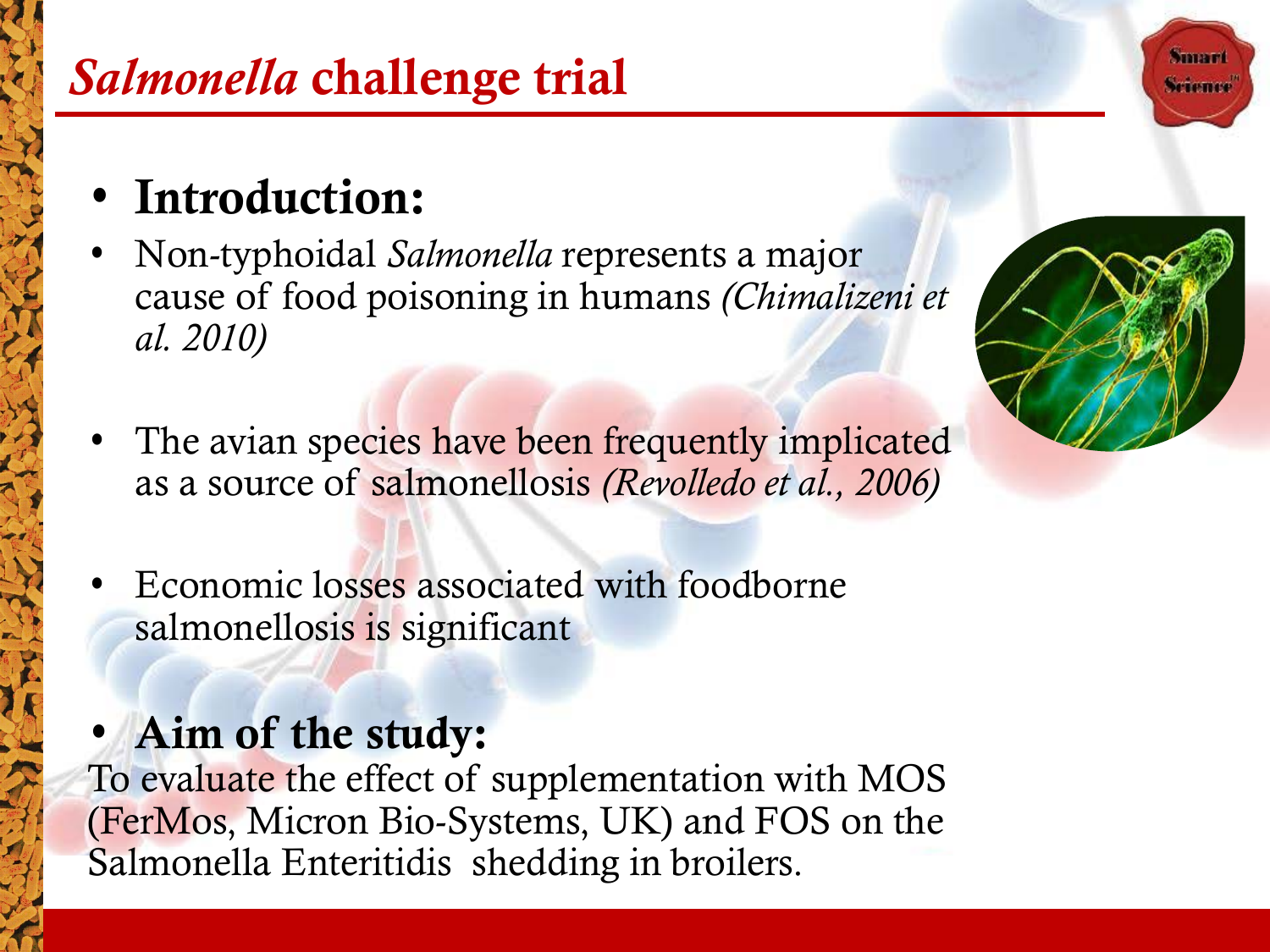### *Salmonella* challenge trial

### • Materials&Methods

• 80 one-day-old broiler chicks (Ross) were randomly divided into 4 groups (20 birds each).

**Summer** Scieme

• On the day 4 the birds were challenged with *Salmonella enteritidis* (strain PT-4) by oral administration of 8 x 10<sup>5</sup> live cells per bird

### Study design:

- Control group: no treatment
- MOS (45% of gluco-mannans) I: 0.5 kg/t
- MOS (45% of gluco-mannans) II: 2.0 kg/t
- FOS (inulin): 5 kg/t
- The duration of the trial 56 days.
- Qualitative analysis of *Salmonella* was carried out in cloacal swabs twice a week.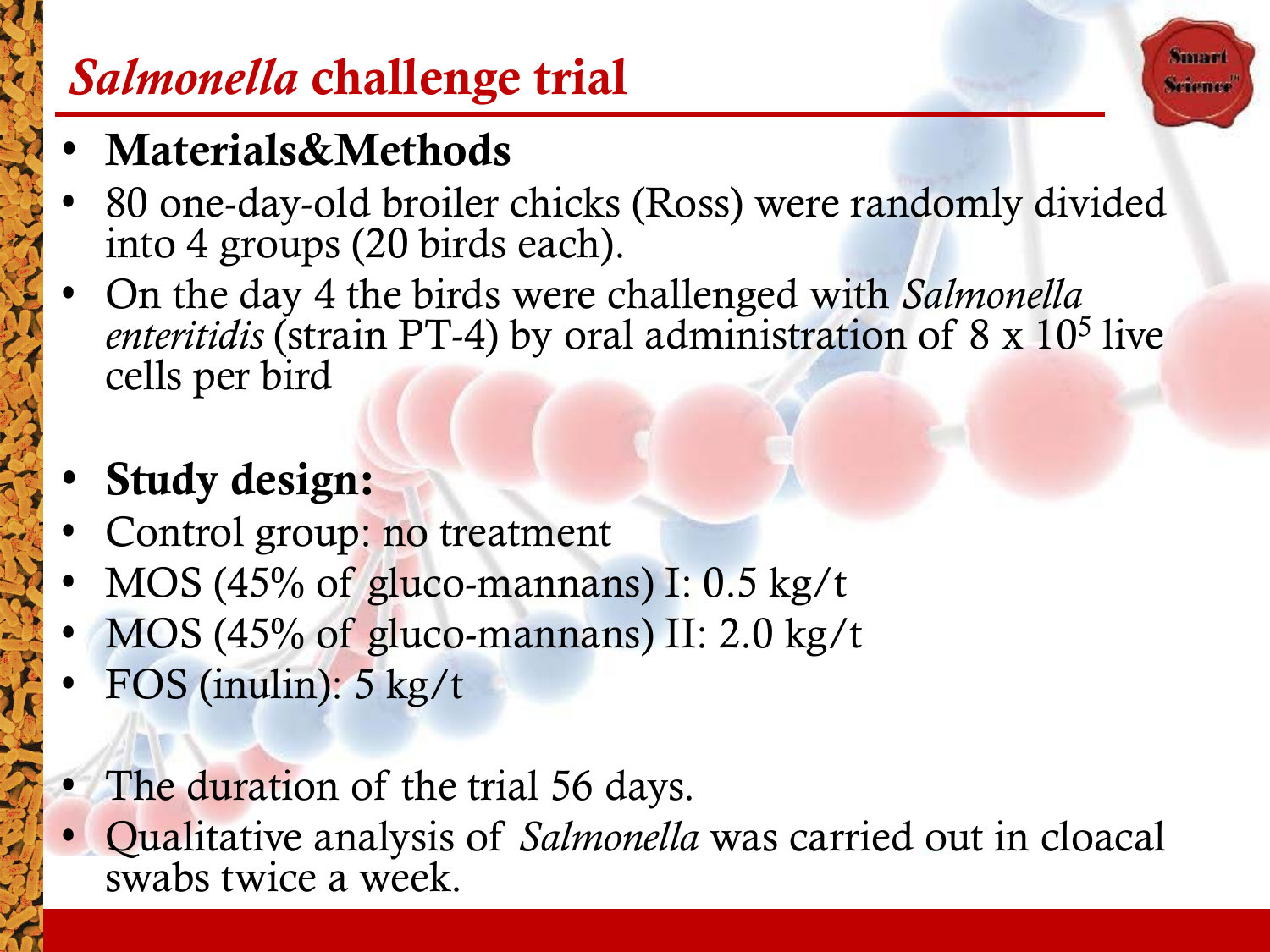# **Results**

| Days after<br>challenge | Control   | $0.5$ kg/t<br><b>MOS</b> | $2$ kg/t<br><b>MOS</b>   | $5$ kg/t<br><b>FOS</b> |
|-------------------------|-----------|--------------------------|--------------------------|------------------------|
| 8                       | $\pm$     | $+$                      | $\pm$                    | $\ddot{}$              |
| 10                      | $+$       | $+$                      | $\ddot{}$                | $+$                    |
| 14                      | $+$       | $+$                      | $+$                      | $+$                    |
| 17                      | $+$       | $+$                      | $\ddot{}$                | $+$                    |
| 21                      | $+$       | $+$                      | $+$                      | $\ddot{}$              |
| 24                      | $+$       | $\ddot{}$                | $+$                      | $\ddot{}$              |
| 28                      | $+$       | $+$                      | $\overline{\phantom{0}}$ | $+$                    |
| 31                      | $\ddot{}$ | $\ddot{}$                | $\ddot{}$                | $\ddot{}$              |
| 35                      | $+$       | $+$                      | $\ddot{}$                | $\ddot{}$              |
| 38                      | $+$       | $+$                      |                          | $\ddot{}$              |
| 42                      | $\ddot{}$ | $\ddot{}$                | $\ddot{}$                | $\ddot{}$              |
| 45                      | $+$       | $+$                      |                          | $+$                    |
| 49                      | $\ddot{}$ | $+$                      |                          | $\ddot{}$              |
| 52                      | $\ddot{}$ | $\pm$                    |                          | $\ddot{}$              |
| 56                      | $\ddot{}$ | $\ddot{}$                |                          | $\ddot{}$              |

+/- = presence/absence of *Salmonella*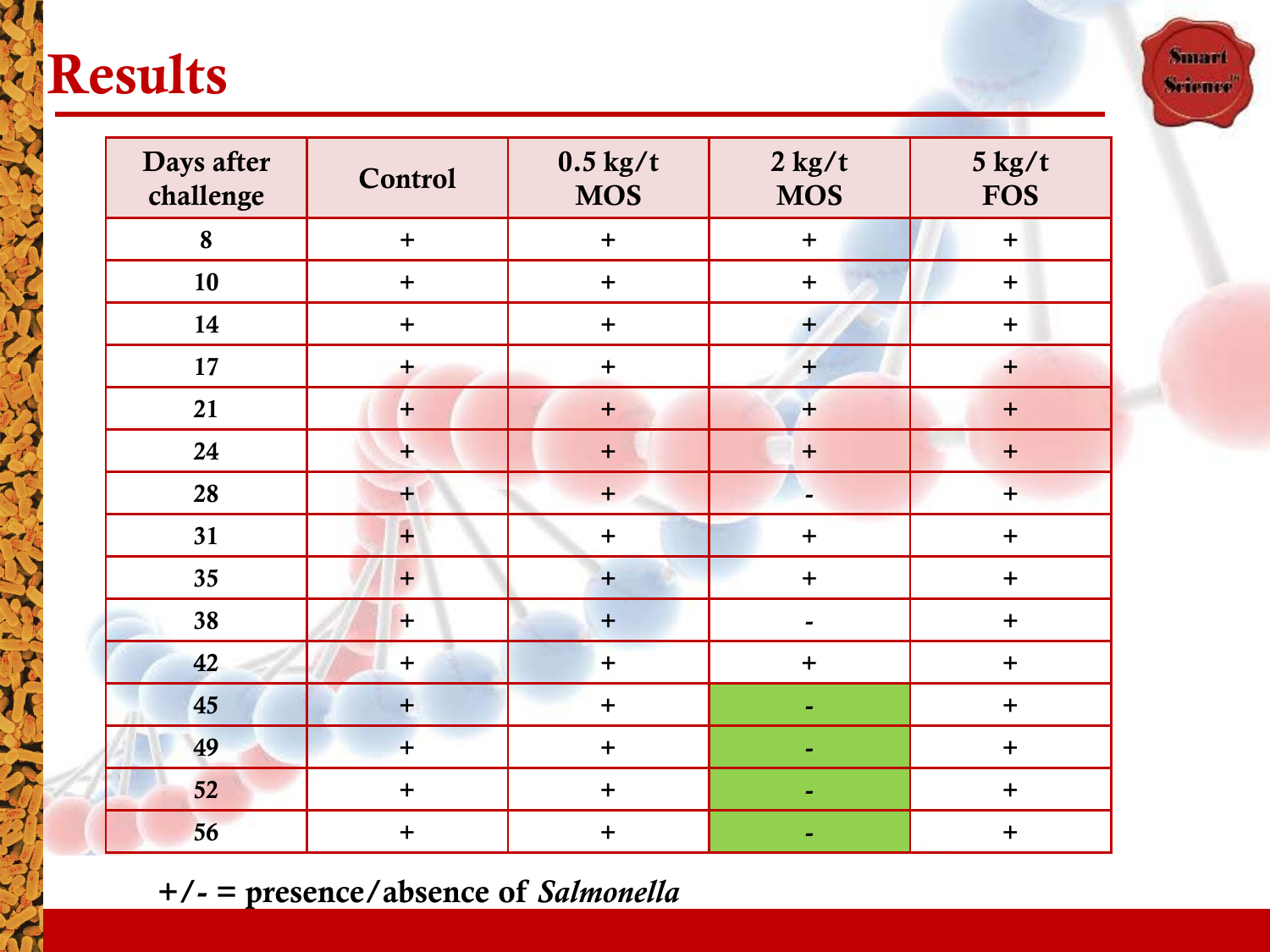#### **Conclusions**

- **Summer**
- After 45 days MOS at inclusion level of 2 kg/t was able to stop *Salmonella* Eteritidis shedding in artificially contaminated broilers.
- Lower inclusion level of MOS was not sufficient in preventing the shedding of *Salmonella*.
- Even the higher inclusion level of FOS was not able to stop *Salmonella* shedding in artificially contaminated broilers.
- This might be attributed to superior properties of MOS in pathogen control compared to FOS.